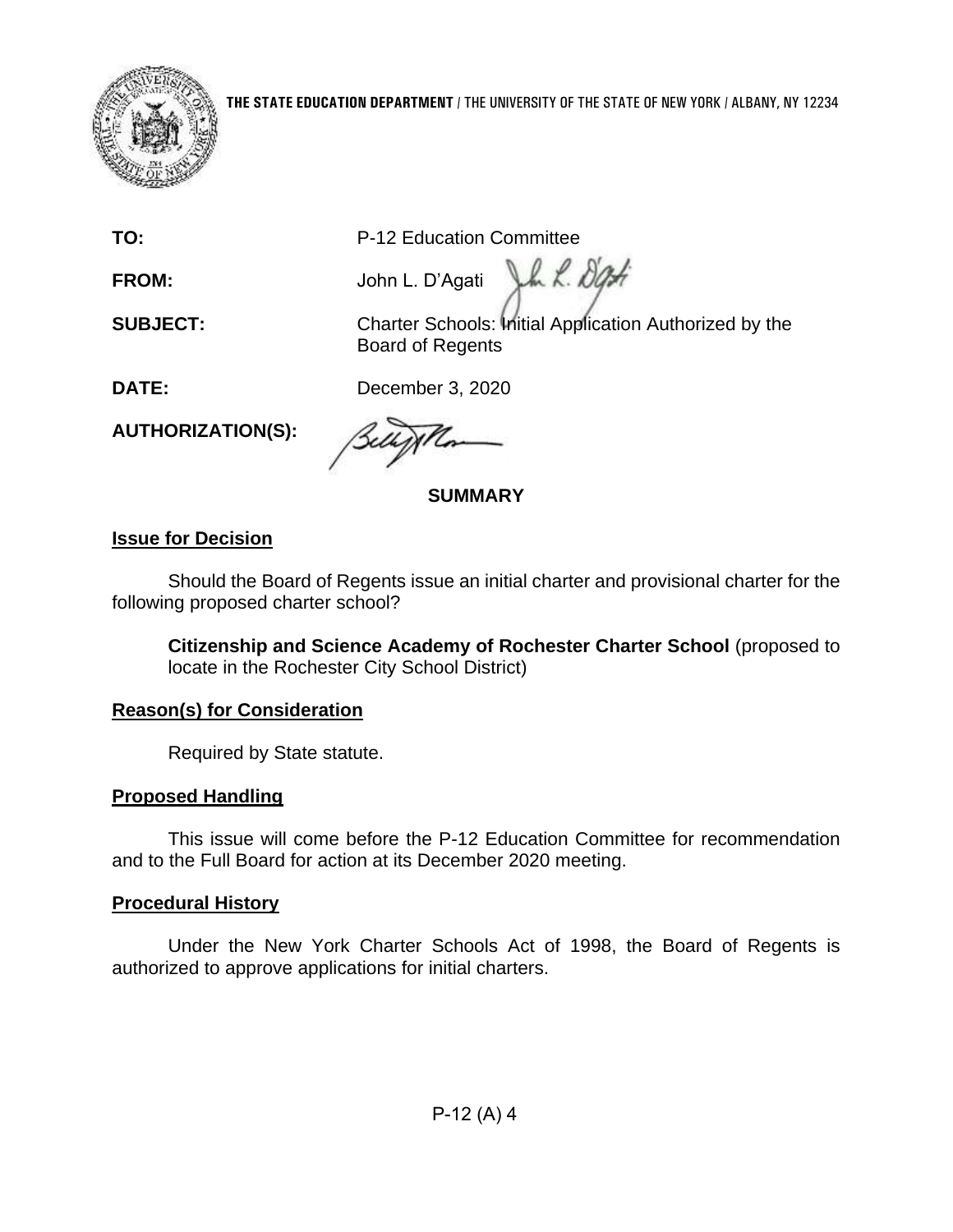#### **Background Information**

#### The Board of Regents Charter School Application Process

Chapter 101 of the Laws of 2010 required that the Board of Regents and the Board of Trustees of the State University of New York (SUNY) follow competitive Request for Proposal (RFP) processes for applications for new charter schools. A brief description of our process follows.

#### Phase I – Letter of Intent:

 Each applicant group must submit a letter of intent that provides a brief description and community support, a proposed school district and/or proposed facility, of the school mission and design, the proposed student population (including plans to meet enrollment and retention targets), evidence of community outreach efforts information about the founding group, and anticipated members of the initial board of trustees.

#### Phase II – Full Application:

 letter of intent was accepted must submit a written application that provides the full design of the proposed school, including instructional model and approach, including national consultants, reviewers who are current educators in public experienced Department staff in the Charter School Office. The application is also If the criteria outlined in the letter of intent are met, each applicant group whose targeted student population, organizational structure, and financial plan. The full application is structured to objectively evaluate the proposed school's educational alignment and operational compliance with the requirements and educational priorities of the Charter Schools Act. Each accepted application is rigorously evaluated through a peer review process by a three-member expert panel, schools or universities within New York State and across the nation, and typically reviewed by the Office of Bilingual Education and World Languages, and the Office of Special Education.

#### Phase III - Capacity Interviews:

If the full application meets the standards of the RFP, the applicant group attends an interview to discuss the application and to demonstrate that they have the will, skill, knowledge, and capacity to successfully launch and operate the proposed school.

#### Phase IV – Request for Modifications:

Each applicant group makes technical modifications to their applications, as necessary and requested by the Department.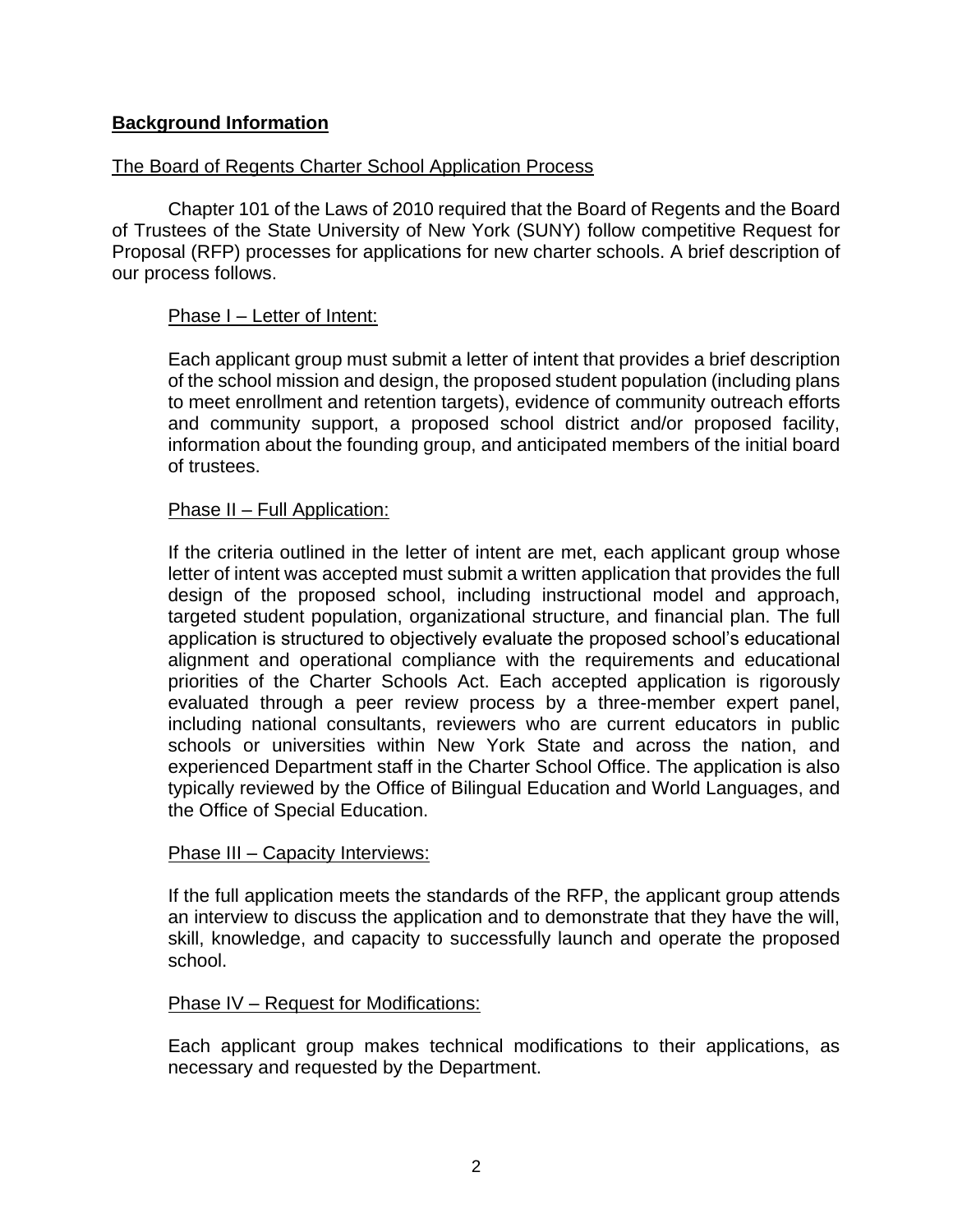reviews public comments provided through the letter of intent, the full application, location for the proposed school), and through direct communication with the In addition to the above, throughout the chartering process, the Department the formal public hearings (required to be conducted by the school district of Department's Charter School Office.

#### Phase V – Departmental Recommendation:

 Recommendations to award new charters are made to the Board of Regents by readiness to launch and operate a highly effective public school, and whose application is evaluated to have a significant educational benefit to the students expected to attend the proposed charter school, through the criteria set forth in the new charter school RFP. Based on a synthesis of information gathered throughout the Interim Commissioner on behalf of the Department. These recommendations are only given to groups with a strong educational plan, who can demonstrate their all stages of the process, the Department presents its recommendations to the Board.

#### The 2020 Board of Regents Application Process: Round 1

In Round 1 of the 2020 application and review process:

- The Charter School Office received 13 applicant group letters of intent submitted by April 3, 2020;
- Seven applicant groups were invited to submit a full application by May 22, 2020, and all seven applicant groups did submit full applications by the deadline;
- Five applicant groups were invited to a Capacity Interview. The interviews were held virtually between August 17 and 19, 2020; and
- One applicant group is being recommended to the Board of Regents for approval at the December 2020 meeting.

 Attachment B. The 2020 RFP timeline for applicants seeking to establish new charter A summary of the 2010-2020 charter school application cycles is included as schools authorized by the Board of Regents is as follows:

| <b>2020 Application Cycle</b> |                  |                         |                       |  |
|-------------------------------|------------------|-------------------------|-----------------------|--|
| <b>Submission Rounds</b>      | Letter of Intent | <b>Full Application</b> | <b>Regents Action</b> |  |
| Round 1                       | April 3, 2020    | May 22, 2020            | December 14, 2020     |  |

 The Interim Commissioner and Department staff recommend that the Board of Regents issue an initial charter and provisional charter for the above listed new charter through Grade 6 when the proposed school is fully expanded. The Charter School school, which will add 525 high quality seats for families in Rochester in kindergarten Application Summary, Findings, and Recommendation for the proposed new school are included as Attachment A.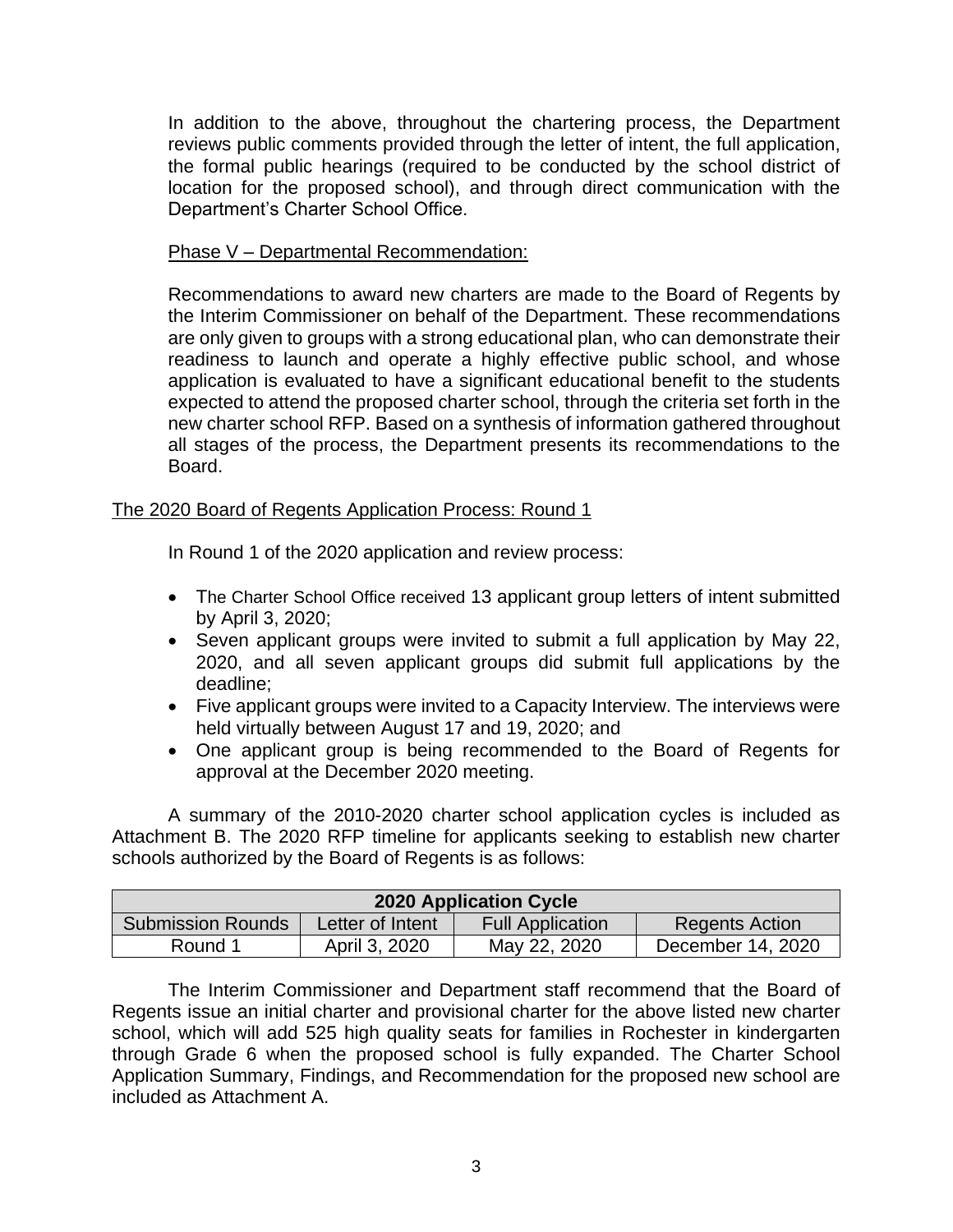The [application for this proposed school](http://www.p12.nysed.gov/psc/startcharter/2019/Round1FA/StartingaCharterSchool-2020.html) (http://www.p12/nysed.gov/psc/start charter/2019/Round1FA/StartingaCharterSchool-2020.html) is available electronically on the Department's website.

#### **Related Regents Items**:

November 2019 [Charter Schools: Initial Applications Authorized by the Board of Regents](http://www.regents.nysed.gov/common/regents/files/1219p12a2.pdf)  (http://www.regents.nysed.gov/common/regents/files/1219p12a2.pdf)

March 2017 [Renewal Decisions for Charter Schools Authorized by the Board of Regents](https://www.regents.nysed.gov/common/regents/files/317p12a4.pdf)  (https://www.regents.nysed.gov/common/regents/files/317p12a4.pdf)

January 2018 [Renewal Recommendations for Charter Schools Authorized by the Board](https://www.regents.nysed.gov/common/regents/files/118p12a2revised.pdf)  [of Regents](https://www.regents.nysed.gov/common/regents/files/118p12a2revised.pdf) (https://www.regents.nysed.gov/common/regents/files/118p12a2revised.pdf)

#### **Recommendation**

It is recommended that the Board of Regents take the following action:

 meets the requirements set out in Article 56 of the Education Law, and all other applicable to improve student learning and achievement and materially further the purposes set out in subdivision 2 of Section 2850 of Article 56 of the Education Law; and (4) granting the application will have a significant educational benefit to the students expected to attend provisional charter of the education corporation **Science Academies of New York Charter Schools** to permit the operation of such school for a term of five years, in VOTED: That the Board of Regents find that: (1) the proposed charter school laws, rules and regulations; (2) the applicant can demonstrate the ability to operate the school in an educationally and fiscally sound manner; (3) granting the application is likely the charter school, and the Board of Regents approves and issues a charter to **Citizenship and Science Academy of Rochester Charter School**, and amends the accordance with §2851(2)(p) of the Education Law.

#### **Timetable for Implementation**

The Regents action is effective immediately.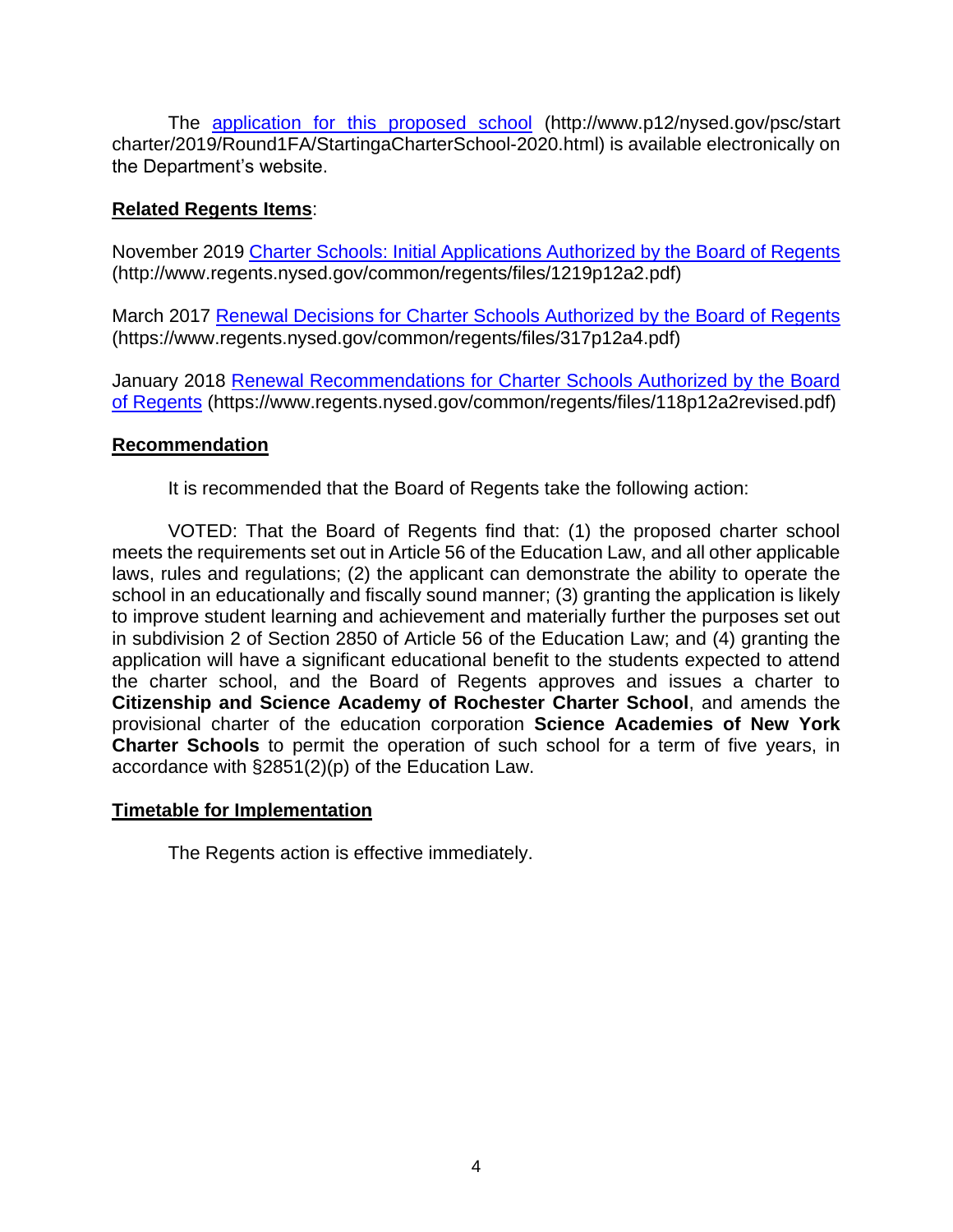**Attachment A** 



# New York State Education **Department** Charter School Office

Charter School Application Summary, Findings and Recommendation

Application in response to the New York State Education Department 2020 Round 1 Request for Proposals to Establish Charter Schools Authorized by the Board of Regents to establish the proposed:

**Citizenship and Science Academy of Rochester Charter School** 

December 2020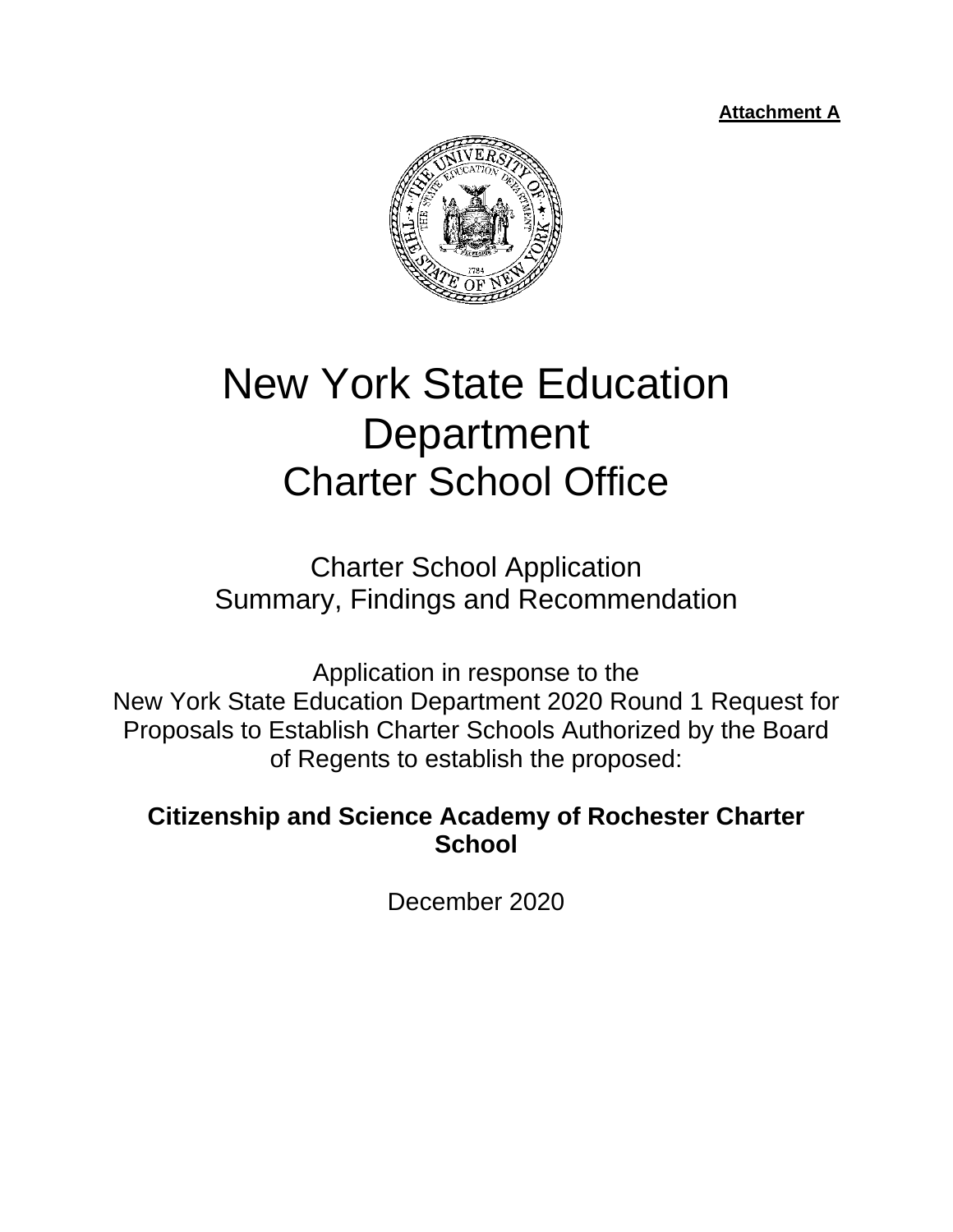| <b>Name of Charter School</b>                                               | Citizenship and Science Academy of Rochester Charter<br>School                                                                                                                                                                                                                                                                                                                                                                                                                                                                                                                         |  |  |
|-----------------------------------------------------------------------------|----------------------------------------------------------------------------------------------------------------------------------------------------------------------------------------------------------------------------------------------------------------------------------------------------------------------------------------------------------------------------------------------------------------------------------------------------------------------------------------------------------------------------------------------------------------------------------------|--|--|
| <b>Lead Applicant</b>                                                       | Dr. Femi Damkaci                                                                                                                                                                                                                                                                                                                                                                                                                                                                                                                                                                       |  |  |
| <b>District of Location</b>                                                 | <b>Rochester City School District</b>                                                                                                                                                                                                                                                                                                                                                                                                                                                                                                                                                  |  |  |
| <b>Anticipated Opening</b><br><b>Date</b>                                   | <b>Fall 2021</b>                                                                                                                                                                                                                                                                                                                                                                                                                                                                                                                                                                       |  |  |
| <b>Projected Charter Term</b>                                               | July 1, 2021 - June 30, 2026                                                                                                                                                                                                                                                                                                                                                                                                                                                                                                                                                           |  |  |
| <b>Comprehensive</b><br><b>Management Service</b><br><b>Provider</b>        | Science Academies of New York Charter Schools                                                                                                                                                                                                                                                                                                                                                                                                                                                                                                                                          |  |  |
| <b>Facility</b>                                                             | Private Space - To Be Determined                                                                                                                                                                                                                                                                                                                                                                                                                                                                                                                                                       |  |  |
| <b>Projected Enrollment</b><br>and Grade Span during<br><b>Charter Term</b> | Year 1 (SY 2021-22): K-2/ 171 Students<br>Year 2 (SY 2022-23): K-3/ 246 Students<br>Year 3 (SY 2023-24): K-4/ 375 Students<br>Year 4 (SY 2024-25): K-5/450 Students<br>Year 5 (SY 2025-26): K-6/ 525 Students                                                                                                                                                                                                                                                                                                                                                                          |  |  |
| <b>Mission Statement</b>                                                    | Citizenship and Science Academy of Rochester Charter<br>School will provide support, challenges and opportunities<br>for its students, and it will instill the necessary skills and<br>knowledge in math, science, and technology to empower<br>students, through high intellectual standards, preparing<br>them for college, career, and citizenship. The school<br>seeks to graduate students who can think critically and<br>creatively, who are committed to a lifetime of learning and<br>civic involvement, and who are conscious of local, global,<br>and environmental issues. |  |  |
| <b>Link to Full Application</b>                                             | http://www.p12.nysed.gov/psc/startcharter/2019/Round1<br>FA/documents/Redacted_Citizenship_and_Science_Aca<br>demy_of_Rochester_Charter_School_202005261824.pd<br>f                                                                                                                                                                                                                                                                                                                                                                                                                    |  |  |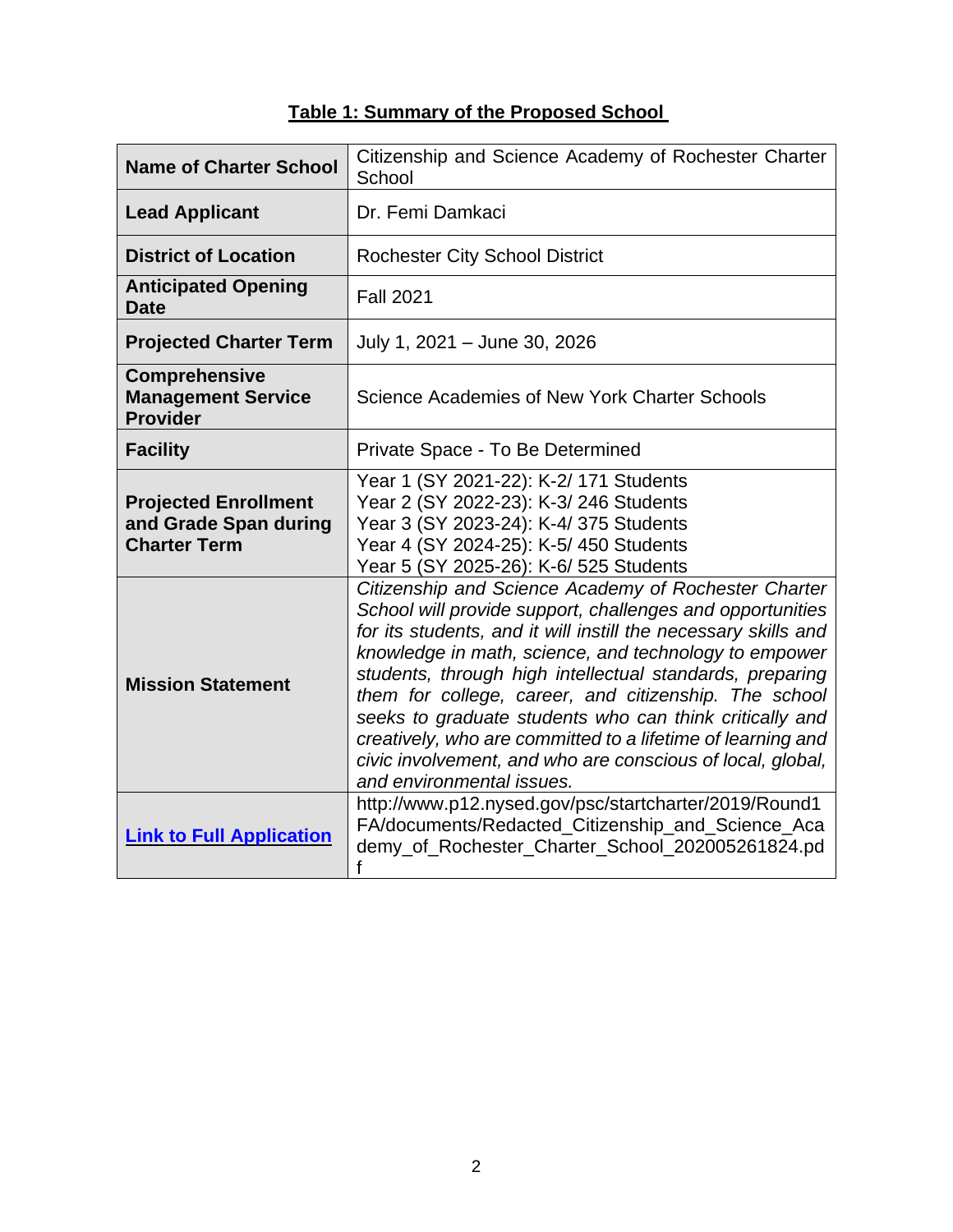# **Summary of New School Application RFP Ratings:**

| <b>Citizenship and Science Academy of Rochester</b><br><b>Charter School</b>                     | Average<br>Rating |
|--------------------------------------------------------------------------------------------------|-------------------|
| <b>OVERALL APPLICATION RATING</b>                                                                |                   |
| <b>SECTION I Mission, Key Design Elements, and Community</b>                                     | <b>Meets</b>      |
| <b>SECTION II Education Plan</b>                                                                 | <b>Meets</b>      |
| <b>SECTION III Organization &amp; Fiscal Plan</b>                                                | <b>Meets</b>      |
| <b>OVERALL APPLICATION RATING</b>                                                                | <b>Meets</b>      |
| <b>FINAL AVERAGE RATING OF APPLICATION</b><br>(If Meets, group advances to a Capacity Interview) | <b>Meets</b>      |
| <b>CAPACITY INTERVIEW METRICS AND RATINGS</b>                                                    |                   |
| <b>Founding Group &amp; Board Rep</b>                                                            | <b>Meets</b>      |
| <b>Skill</b>                                                                                     | <b>Meets</b>      |
| Will                                                                                             | <b>Meets</b>      |
| Capacity                                                                                         | <b>Meets</b>      |
| Knowledge of App & Ability to Address Questions                                                  | <b>Meets</b>      |
| Governance                                                                                       | <b>Meets</b>      |
| <b>Readiness to Launch</b>                                                                       | <b>Meets</b>      |
| <b>ELLs</b>                                                                                      | <b>Meets</b>      |
| <b>SWDs</b>                                                                                      | <b>Meets</b>      |
| <b>OVERALL CAPACITY INTERVIEW RATING</b><br>if Meets, recommend to Regents)                      | <b>Meets</b>      |

# **Rating Definitions**

| <b>Does Not Meet</b><br>the Standard | The response lacks meaningful detail; demonstrates lack of preparation; or<br>otherwise raises substantial concerns about the applicant's understanding<br>of the issue in concept and/or ability to meet the requirement in practice.                                                                                    |  |  |
|--------------------------------------|---------------------------------------------------------------------------------------------------------------------------------------------------------------------------------------------------------------------------------------------------------------------------------------------------------------------------|--|--|
| <b>Approaches</b>                    | The response addresses most of the selection criteria but lacks some<br>meaningful detail and requires important additional information to be<br>reasonably comprehensive.                                                                                                                                                |  |  |
| <b>Meets</b>                         | The response reflects a thorough understanding of key issues and<br>indicates capacity to open and operate a quality charter school. It<br>addresses the topic with specific and accurate information that shows<br>thorough preparation and presents a clear, realistic picture of how the<br>school expects to operate. |  |  |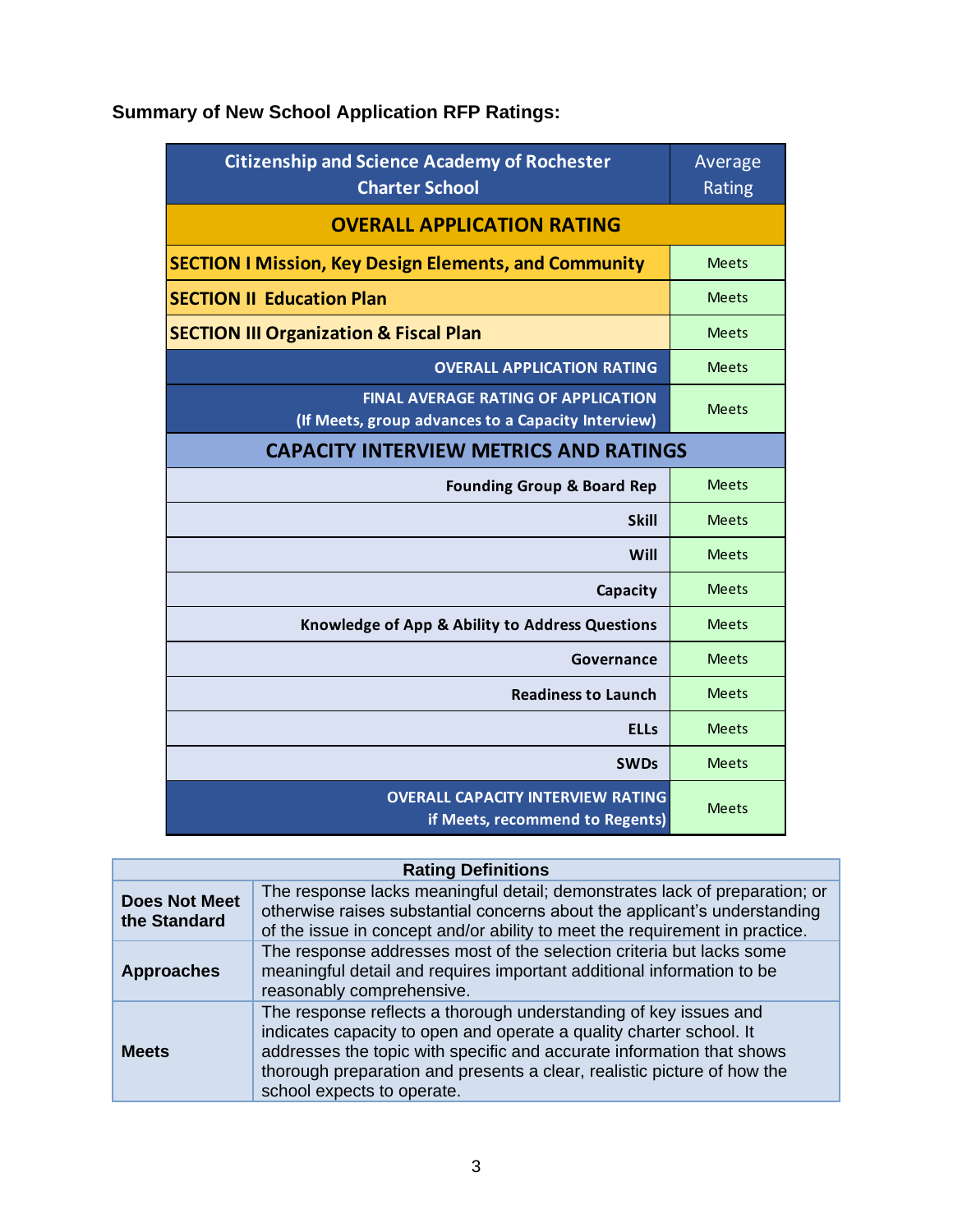Citizenship and Science Academy of Rochester Charter School proposes a STEM- focused curriculum and additional math and science course requirements for all students that will help in achieving a higher college acceptance rate no matter what high school the students attend. The school's unique characteristics will complement existing Rochester City School District programs, which will include summer school, science programs, tutoring and extensive after-school programs, and small classroom settings.

Innovative Model: Citizenship and Science Academy of Rochester Charter School will replicate the strengths of the existing Board of Regents-authorized Science Academies of New York (SANY) charter schools with the same mission and key design elements that Syracuse and Utica with significant educational benefits. This includes a focus on "Glocal" service and civics activities and includes a strong anti-bullying curriculum. The proposed York area (one in Utica and two in Syracuse). SANY believes this work starts in kindergarten. In addition, Citizenship and Science Academy of Rochester Charter School will use a weighted lottery for the English Learners population to give better chances for have proven to be effective in providing the at-risk students they currently serve in education which encourages students to think globally and act locally through community school will also have strong STEM and environmental education components. SANY currently operates three college preparatory public charter schools in the central New admission to these students. Extensive after-school programs will also be provided to support all at-risk students.

# **Key Design Elements**

The key design elements for Citizenship and Science Academy of Rochester Charter School are:

- • **First Key Design Element –** The school focuses on college preparation to ensure all students are college-ready starting from elementary school. The school will create a college-bound culture starting at kindergarten and provide an extensive targeted curriculum aimed at college preparation to ultimately achieve a high college acceptance rate no matter what high school these students attend.
- Education and promotes STEM-focused curriculum, interactive STEM • **Second Key Design Element –** The school focuses on STEM and Environmental engagement and collaborative problem-solving opportunities such as field trips, STEM fairs, robotic clubs, and coding.
- locally. The school's enrollment preference for English language learners (ELLs) will create a diverse student population and create a small-world community within the school to promote its global educational mission at all grade levels. The school and international field trips and through visits by local, national, and international • **Third Key Design Element –** The school will teach thinking globally and acting will combine extensive local and international interactions through local, national, leaders and members of institutions, to improve their understanding of other cultures.
- • **Fourth Key Design Element –** The school has a student-centered school structure and provides extended school day, small school environment, tutoring, and after-school programs.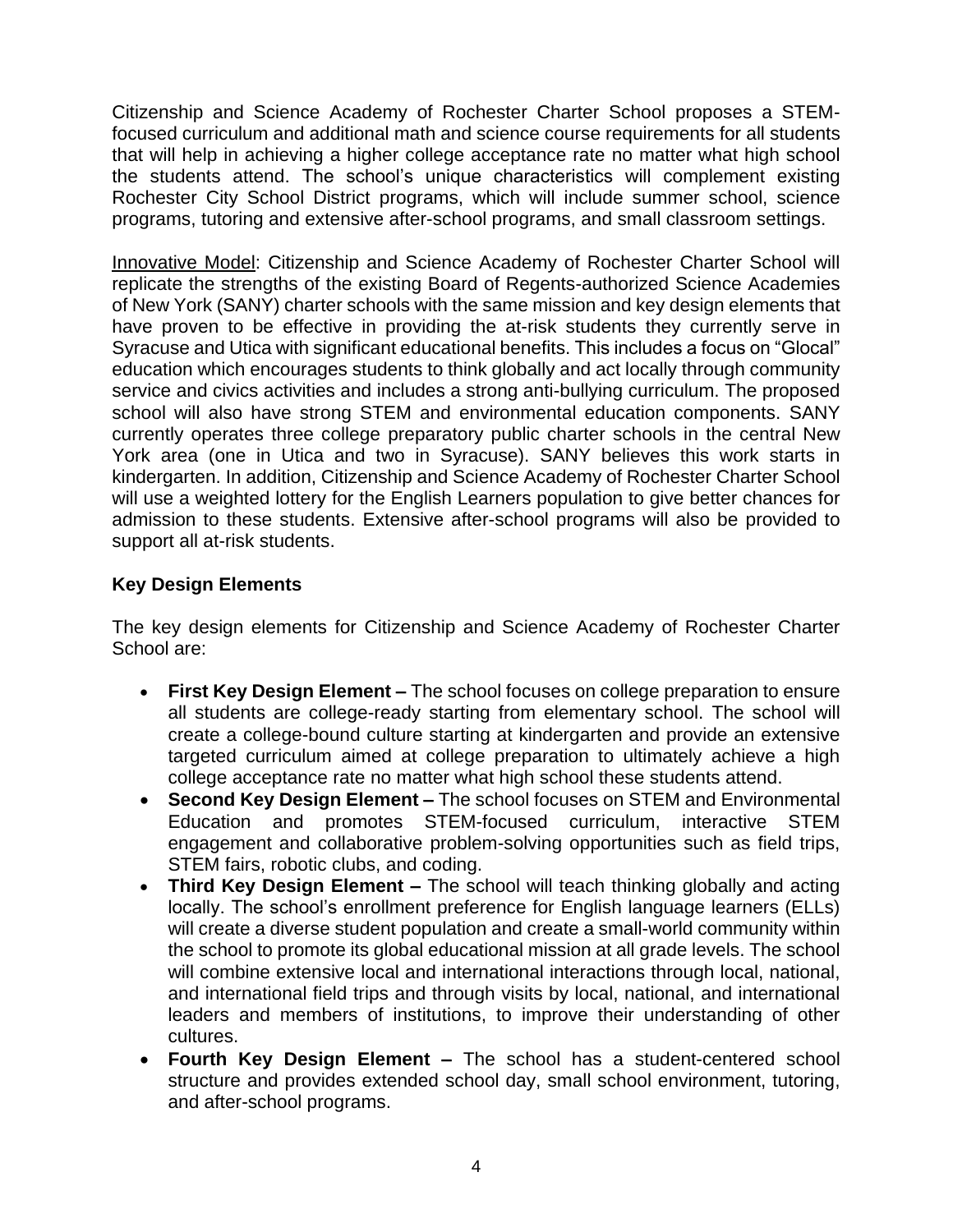- will create a strong triad of parent-student-teacher relationships to establish goals • **Fifth Key Design Element –** The school focuses on parental involvement and home visits. This will constitute a significant part of the school's strategic goals and and student characteristics through home visits, school-organized parent events, and continuous communication.
- • **Sixth Key Design Element –** The school operates under a Performance-based performance, teaching, and overall learning through data collected and tracked by Accountability, which allows it to make data-driven decisions on student multiple assessment instruments.<sup>1</sup>

#### **Education Plan**

 Citizenship and Science Academy of Rochester Charter School firmly believes that all students can learn regardless of their background. The school will provide space, extra time, and staff to know each student's needs and skills, and provide them with as many The students enrolled in the school will significantly benefit from an equitable, culturally responsive approach to learning and teaching that places great emphasis on educating internal and external academic opportunities as possible to serve their individual needs. the whole child and preparing teachers to do so skillfully.

 Citizenship and Science Academy of Rochester Charter School's core beliefs and values about teaching and learning are embedded in SANY Charter Schools' key design elements: College Preparatory, Focus on STEM and Environmental Education, *Glocal*  Education, Student-centered School Culture, Parental Involvement and Home Visits, and Performance-based Accountability.

#### **School Culture**

 program for all students and will ensure that an environment is created where teaching discrimination, bullying, and harassment are fully addressed in terms of instruction, environment for learning. By establishing a "one band, one sound" mindset, the school will create a predictable set of boundaries and rules for all students, making it a safe The school will teach universally recognized values as part of its character education and learning can flourish. As part of teacher training during the Summer Institute, classroom management, and student behavior to create a harmonious, respectful environment for students and staff.

## **Special Populations and Related Services**

#### *English Language Learners*

 integrated general education classes as appropriate. Supplemental English as a New proposed school will be expected to be teachers of ELLs and students with disabilities. As such, dual licensure will be encouraged, and strong professional development will be ELL students and students with disabilities will receive instruction primarily through Language (ENL) will be provided by New York State certified English to Speakers of Other Languages (ESOL) teachers and special education certified teachers. All teachers in the provided.

<sup>&</sup>lt;sup>1</sup> See pages 44-46 of the new school application.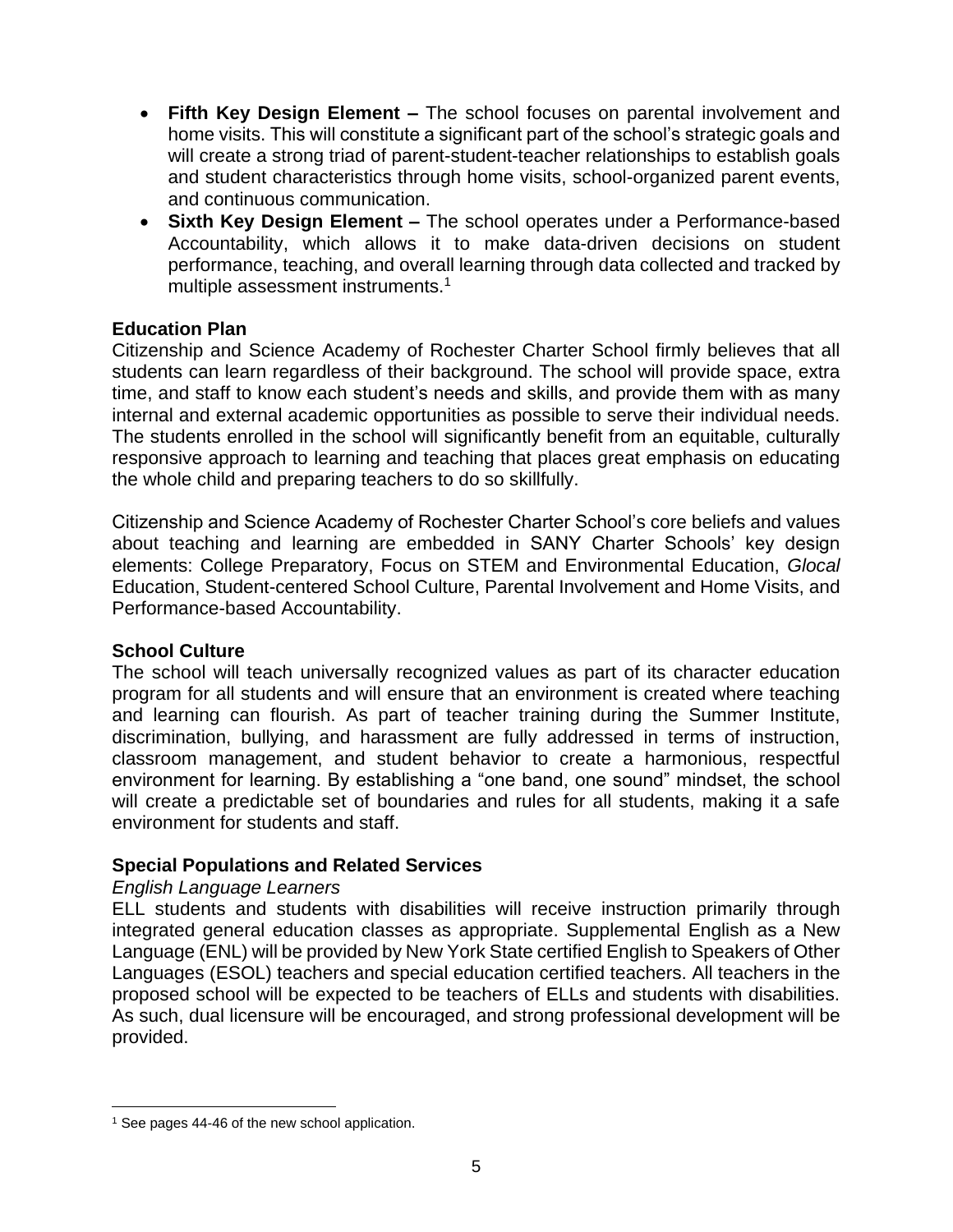The school will follow NYS ENL units of study and teacher certification staffing requirements to support ELL student populations. Depending upon student need, stand‐ Syracuse and Utica. For stand‐alone ENL services, the ESOL teacher will meet with while ensure a culturally relevant environment. When needed, students will also receive alone ENL services and/or integrated ENL services will be provided—a program that has successfully achieved strong outcomes for ELL students in the existing schools in groups of ELL students, based on their grade and English language level (Entering, Emerging, Transitioning, Expanding, and Commanding). During integrated ENL services, the ENL teacher will actively work alongside all teachers to provide scaffolds to students pull‐out supports, as well as push‐in support, from qualified ESOL‐certified teachers from anywhere between 90 and 360 minutes per week.

 ELL students with an Individualized Education Program will receive academic support from both a special education and ESOL teacher.

 Some of the strategies to be used in the school that will support all learners are and linguistic contrastive analysis. To support ELL students as well as their peers, all have differing levels of literacy in their home language. The ENL teacher provides varying levels of home‐language support, as it is helpful or useful to each individual student. As for content area, and academic language. Preserving and using the home language is unique culture and language in the school community and especially within the ENL scaffolding; differentiation; explicit vocabulary teaching; purposeful grouping; activating prior knowledge; modeling; extended discussion; pre‐, during‐ and post‐reading activities; classroom environments will be language‐rich, always supporting the language development of students using realia (real objects or pictures of real objects), manipulatives, graphs, models, visual aids, field trips, and technology. Students within the program will come from many different backgrounds, speak different languages, and needed, students will be provided with dictionaries in their home language, particularly valued greatly. Similarly, the program seeks to constantly incorporate each student's classroom.

#### *Students with Disabilities*

 All Citizenship and Science Academy of Rochester Charter School teachers will be trained in delivering modified instruction to serve the needs of the special education and to read individualized education programs and talk with the special education or ELL coordinator to develop a teaching strategy for their content. All teachers will be ELL populations in their classes by providing multiple means of representation, providing multiple means of action and expression, and/or providing multiple means of engagement to address cognitive diversity in their classroom. All teachers will have the responsibility responsible for outcomes of all students, including ELLs. ELLs will work with faculty to develop English language proficiency while sharing their skills and strengths with the school community to also develop native language proficiency, if applicable.

 Response to Intervention (RtI) process and receive Tier 2 and 3 supports. If students make progress with these internal school supports, students will continue receiving tiered Any student not making academic progress will be supported through a research-based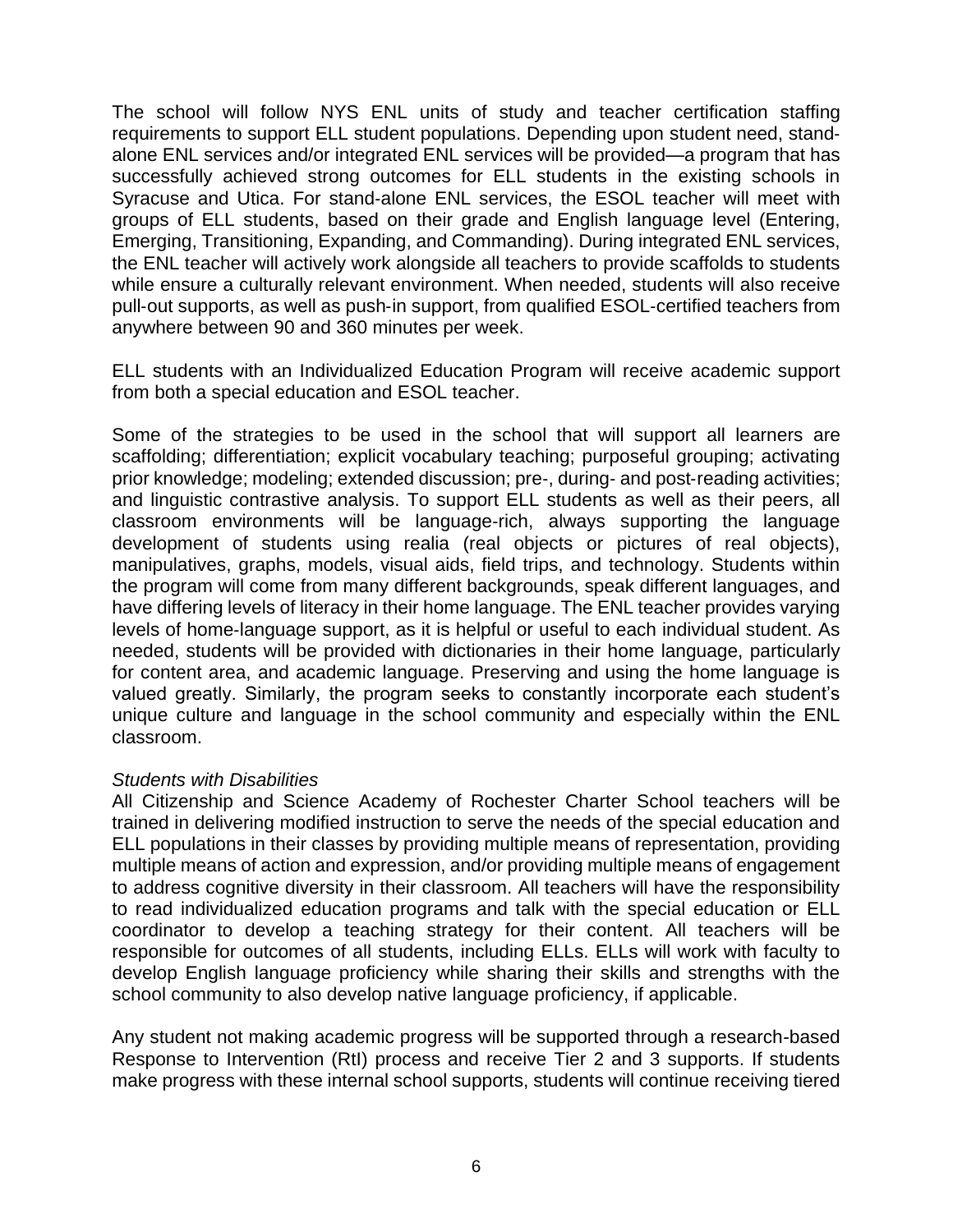instruction. When necessary, a referral to the Committee on Special Education will be made.

 with behavior or emotional issues may receive an adult mentor, small-group peer support, or professional counseling. Additional support may be provided during daily after-school Academically struggling students will be identified by using computer-adaptive testing software and classroom/interim assessment data and referred to RtI. Those students will receive individually targeted reading and math interventions via the Multi-Tiered Systems of Support (MTSS) structure. Students struggling with academics will also receive differentiated instruction, additional tutoring, and pull-out support. Students struggling "tutoring hours," Saturday/weekend "study sessions," and during summer sessions. Technology-driven instruction will enable teachers to provide means of engagement and options for all types of learners and students at different levels of cognitive development.

#### **Recruitment and Retention**

 To attract and recruit ELLs, the school will weigh the admission lottery to favor ELL population). Citizenship and Science Academy of Rochester Charter School will reach out to the significant local refugee population in Rochester through organizations that help disadvantaged students. The school will actively seek out families who have children with enrollment process. Citizenship and Science Academy of Rochester Charter School will Starbridge, Rochester Childfirst Network, and Asset, to inform them of the programs student population (comprising approximately 15 percent of Rochester's student refugee populations and cultural centers established by minority groups often affected by economic hardship. The school is planning on a robust recruitment of economically disabilities and communicate the qualifications of our instructors in detail during the reach out to local agencies that provide services to special education students, such as offered to students with disabilities and the qualifications of the school's instructors.

#### **Community Outreach**

 Citizenship and Science Academy of Rochester Charter School has a strong connection local outreach and a variety of media to reach parents in Rochester, including meetings to the Rochester community. The school organizers have used differentiated forms of with several community leaders, a web page [\(www.csarochester.org\)](http://www.csarochester.org/) visited by 6,417 unique visitors, press releases to multiple local newspapers and TV stations, as well as 781 face-to-face interactions and 255 responses to online public surveys. Visits to religious institutions and outreach through social media were also consistently employed. An executive summary of the proposed school was given to the Rochester community to notify residents and solicit feedback regarding the proposed school. Outreach activities are ongoing.

#### **School Governance and Leadership**

The Board of Trustees includes the following individuals:

| <b>Proposed Board Member</b> | <b>Proposed Role on Board</b> |
|------------------------------|-------------------------------|
| Dr. Fehmi Damkaci            | President                     |
| Jawwaad Rasheed, J.D.        | Trustee                       |
| Dr. Coskun Cetinkaya         | Treasurer                     |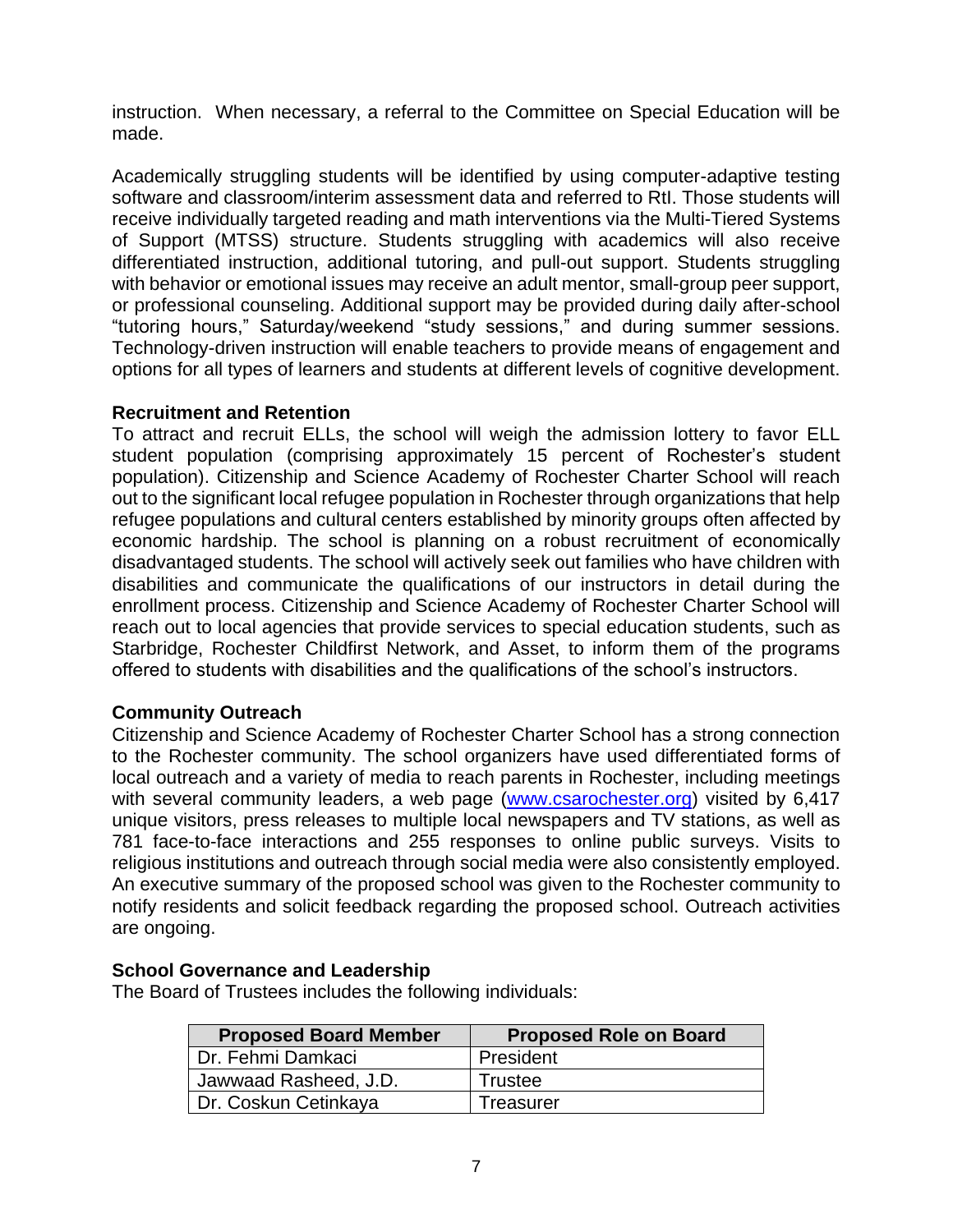| <b>Proposed Board Member</b> | <b>Proposed Role on Board</b>   |  |
|------------------------------|---------------------------------|--|
| Dr. Murat Baysal             | <b>Vice President/Secretary</b> |  |
| <b>Channel Turnquest</b>     | Trustee                         |  |
| Linda Spencer                | Trustee                         |  |

#### **Facility**

 This proposed school plans to locate in private space. The school location has not been identified, but possible locations have been investigated. Current options include a current and former Catholic school, former charter school sites, and former business sites.

#### **Technical Modification(s)**

 following the Capacity Interviews. Such requests are made to technically align the technical nature, as determined by the Department, applicants are not given the opportunity to substantially revise or augment their application once it has been applicant group agreed to these technical modifications and the charter of the school and, For applicant groups recommended to the Board of Regents for authorization, NYSED may require that applicant groups make technical modifications to their applications information contained in the full application with the NYSED initial charter agreement template and/or comply with relevant laws and regulations. Other than modifications of a submitted. The applicant group was sent technical modifications by NYSED. The if approved by the Board of Regents, shall incorporate such changes.

#### **Projected Fiscal and Programmatic Impact on District of Location**

 The applicant group provided an analysis of the fiscal and programmatic impact of the proposed school on public and nonpublic schools in the Rochester City School District. projected fiscal impact of the school on its district of location, which is summarized below. The New York State Education Department also conducted additional analysis on the

| Year    | <b>Number of</b><br><b>Students</b><br><b>Enrolled in</b><br><b>Charter</b><br><b>School</b><br>Per Year <sup>3</sup> | <b>Charter School</b><br><b>Basic Tuition</b><br>Rate <sup>4</sup> | <b>Total Charter</b><br><b>School Basic</b><br>Tuition | <b>Estimated District</b><br><b>Special Education</b><br>Payment <sup>5</sup> | <b>Total District</b><br><b>General Fund</b><br>Budget <sup>6</sup> | <b>Percent</b><br>of District<br><b>Budget</b> |
|---------|-----------------------------------------------------------------------------------------------------------------------|--------------------------------------------------------------------|--------------------------------------------------------|-------------------------------------------------------------------------------|---------------------------------------------------------------------|------------------------------------------------|
| 2021-22 | 171                                                                                                                   | 13,995                                                             | 2,393,145                                              | 126,957                                                                       | 781,962,722                                                         | 0.32%                                          |
| 2022-23 | 246                                                                                                                   | 13.995                                                             | 3.442.770                                              | 190.502                                                                       | 781,962,722                                                         | 0.46%                                          |
| 2023-24 | 375                                                                                                                   | 13,995                                                             | 5,248,125                                              | 286,527                                                                       | 781,962,722                                                         | 0.71%                                          |
| 2024-25 | 450                                                                                                                   | 13,995                                                             | 6,297,757                                              | 348,479                                                                       | 781,962,722                                                         | 0.85%                                          |
| 2025-26 | 525                                                                                                                   | 13.995                                                             | 7.347.375                                              | 402.687                                                                       | 781,962,722                                                         | 0.99%                                          |

#### **Table 2: Projected Fiscal Impact Upon District of Location, 2021-22 to 2025-262**

 $2$  In order to conservatively estimate the fiscal impact upon the district of location, maximum enrollment figures for each year were used.

<sup>&</sup>lt;sup>3</sup> Source: Citizenship and Science Academy of Rochester CS Application

<sup>4</sup> Source: Education Law §2856(1)(a)(iii) and NYS Education Department Office of State Aid Charter School Basic Tuition Rate Analysis

<sup>&</sup>lt;sup>5</sup> Based on 2013-14 calculated special education classification rate for the district of location, as collected by NYSED Information and Reporting Services<br><sup>6</sup> Source: Rochester City School District 2020 Executive Budget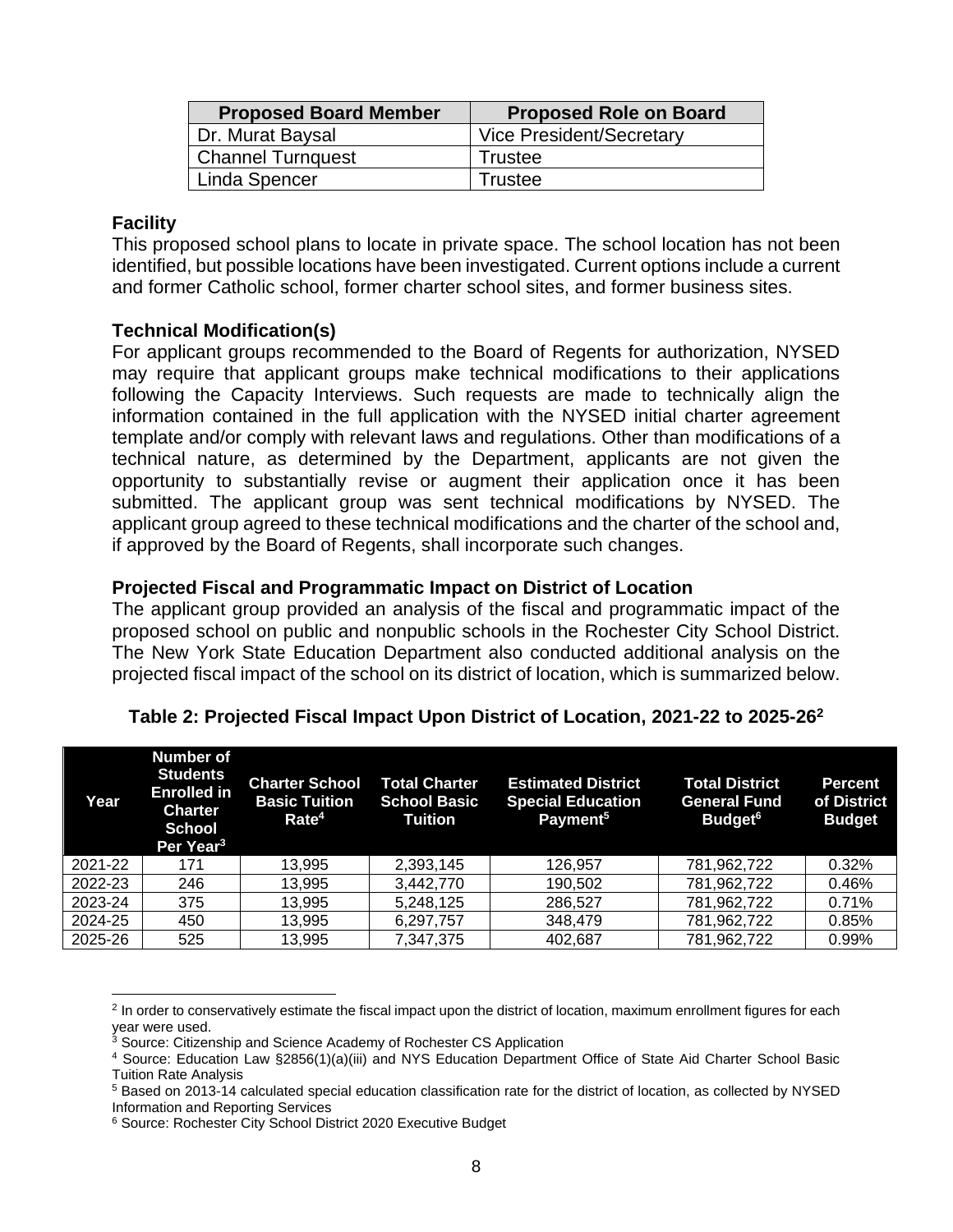The calculations above assume charter school basic tuition rates in the charter period conservatively avoid underestimating the fiscal impact that the charter school will have (2021-2022 through 2025-2026) are based on a trend analysis calculated by the Charter School Office and approved by the Department's State Aid Office. In order to on the district going forward, the Department is assuming no growth in the district's budget during the duration of the school's charter.<sup>7</sup>

 fluctuations. For forecasting purposes, the fiscal impact of this charter school on the It should be noted that, given the nature of district-based per-pupil funding, the estimates made by the Department in conducting this analysis are subject to unpredictable financial district in which it will be located assumes that:

- • There will be no fluctuation in the grade levels served by existing charter schools over the course of the charter term;
- The charter school will be able to meet its projected maximum enrollment;
- All students will come from the district of location; and
- All students will attend every day for a 1.0 FTE.

 programmatic and fiscal impact of the proposed charter school on other public and private schools in the area will depend in part on the proportion of charter school enrollees that would have attended a same-district public or private school, had it not been for the The specifics of the school's enrollment composition are still unavailable. The presence of this charter school.

# **Table 3: 2018-2019 Demographic Detail for Proposed District of Location: Rochester City School District8**

|                                   | <b>Total District Enrollment: RCSD</b> |            |  |
|-----------------------------------|----------------------------------------|------------|--|
| <b>All Students</b>               | 25,669                                 |            |  |
| <b>Students with Disabilities</b> | 5.521                                  | <b>22%</b> |  |
| <b>English Language Learners</b>  | 4,032                                  | 16%        |  |
| <b>Economically Disadvantaged</b> | 23,112                                 | 90%        |  |

 $^7$  Additional notes: While the school has included other federal grants and/or funds that may flow through the district to be received by the school in its proposed budget, this analysis does not account for these sources of potential revenue, nor does it include the value of certain services (e.g., transportation) that the district is required to provide the charter school. However, the analysis also does not account for district per-pupil expense and overall resource savings that are likely to result from a reduction

<sup>8</sup> Source: Student Information Repository System (SIRS) 2018-2019 Report BEDS Day Enrollment Verification Report by Location of Enrollment & Student Subgroup (K-12)

<https://data.nysed.gov/enrollment.php?year=2019&instid=800000050065>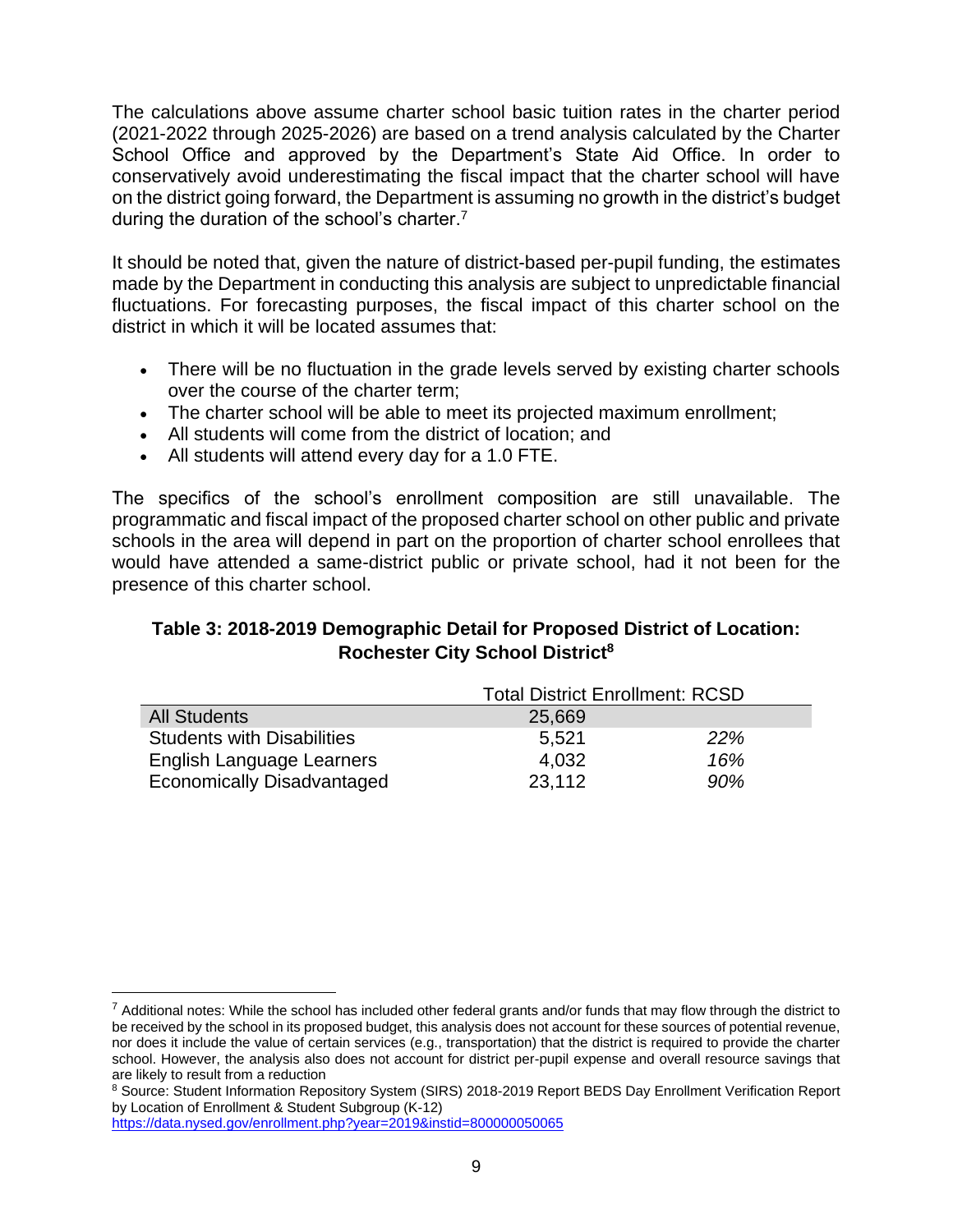| <b>RCSD</b><br>Proficiency | <b>NYS</b><br>Proficiency |
|----------------------------|---------------------------|
|                            |                           |
| 14%                        | 46%                       |
| 18%                        | 52%                       |
| 14%                        | 48%                       |
| 11%                        | 38%                       |
|                            |                           |
| 16%                        | 50%                       |
| 22%                        | 55%                       |
| 14%                        | 50%                       |
| 12%                        | 46%                       |
|                            |                           |

#### **Table 4: 2018-2019 Elementary/Middle School Academic Proficiency Rates on NYS Assessments Based on Grade Configurations for Proposed School9**

## **Summary of Public Comment**

 City Councilmember. In addition, the applicant group received letters of support and As required by the Charter Schools Act, the Rochester City School District conducted a public hearing on July 23, 2020, to solicit comments from the community concerning the proposed Citizenship and Science Academy of Rochester Charter School. No members of the community were present, and no individuals commented at the hearing or wrote letters in support of the proposed application. The applicant group received letters of support from State and local legislators including local State Senators and a Rochester commitment from over 30 local community-based organizations in the Rochester area, including the Urban League, Rochester Refugee Resettlement Services, Catholic Family Center, Rochester Institute of Technology, St. John Fisher College, the Farash Foundation, Education Success Foundation, the United Way, and Finger Lakes STEM Hub, to name a few.

#### **Findings**

Based on the comprehensive review of the application and of the applicant, founding group, and proposed board of trustees, the Department makes the following findings:

- 1. The charter school described in the application meets the requirements of Article 56 of the Education Law (as amended) and other applicable laws, rules, and regulations.10 Among other things, this finding is based on the following:
	- • The applicant has included in the application the information required by Education Law §2851(2).

<sup>&</sup>lt;sup>9</sup> Source: Student Information Repository System (SIRS) 2018-2019 3-8 Assessments – data.nysed.gov.<br><sup>10</sup> Education Law §2852(2)(a).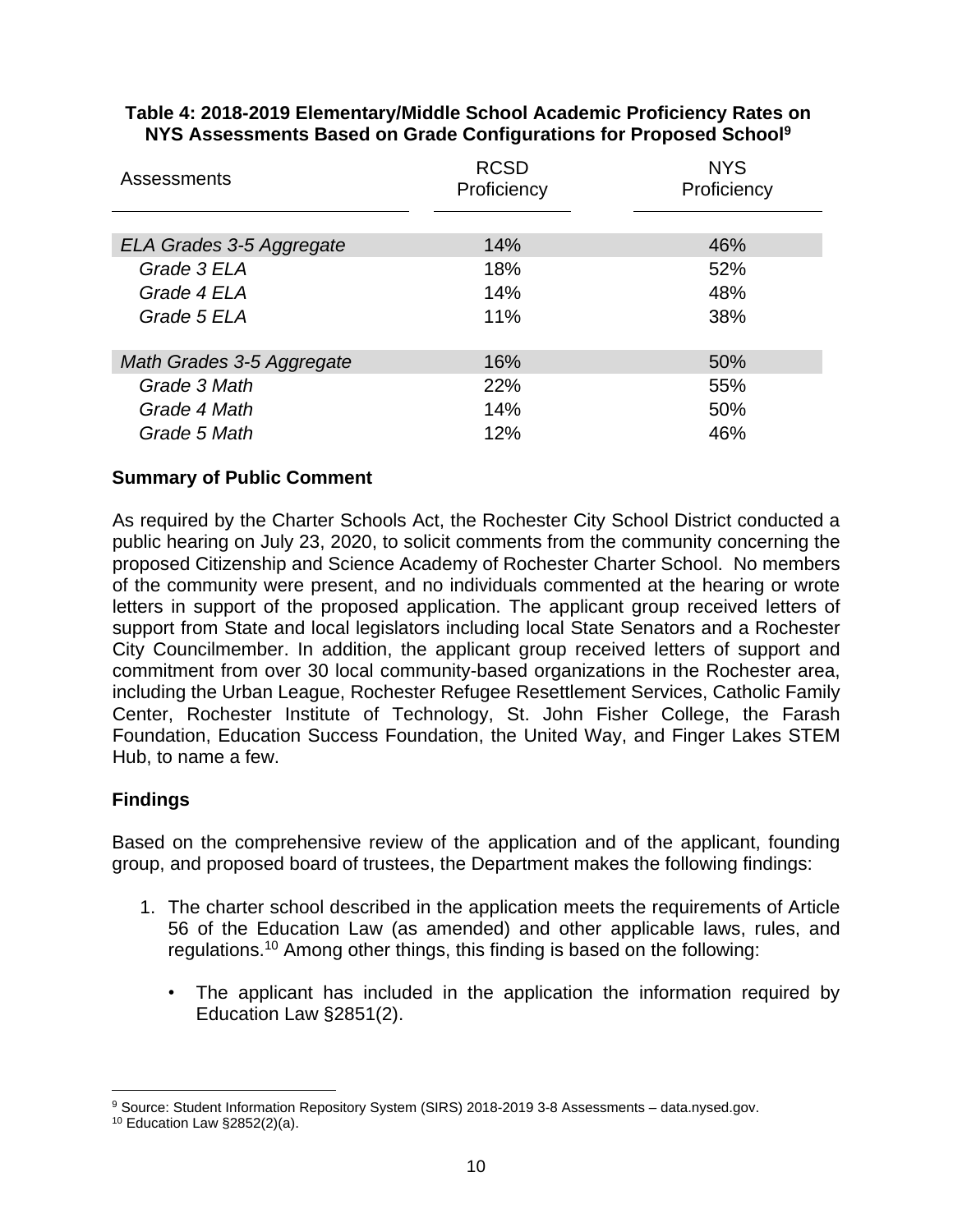- disabilities, English language learners, and students who are eligible applicants The proposed charter school would meet or exceed enrollment and retention targets, as prescribed by the NYS Board of Regents, $11$  of students with for the federal free and reduced price lunch program, as required by Education Law §2852(9-a)(b)(i).
- • The applicant has conducted public outreach to solicit community input regarding the proposed charter school and to address comments received from the impacted community concerning the educational and programmatic needs of students in conformity with Education Law subdivision 2852(9-a)(b)(ii).
- 2. The applicant has demonstrated the ability to operate the proposed charter school in an educationally and fiscally sound manner.<sup>12</sup> Among other things, this finding is based on the following:
	- i. The presentation in the application of a sound description of key features that are core to the school's overall design and which rigorously address the criteria outlined in the Department's RFP in the areas of mission; key design elements; enrollment, recruitment and retention; and community to be served.
	- ii. The presentation in the application of a sound educational plan, which rigorously addresses the criteria outlined in the Department's RFP in the areas of achievement goals; school schedule and calendar; curriculum and instruction; assessment; school culture and climate; and special student populations and related services.
	- iii. The presentation in the application of a sound organizational and fiscal plan, involvement; financial management; budget and cash flow; pre-opening which rigorously addresses the criteria outlined in the Department's RFP in the areas of founding group capacity; board of trustees and governance; management and staffing; evaluation; professional development; facilities; insurance; health, food, and transportation services; family and community plan; and dissolution plan.
	- iv. An understanding of the New York State Charter Schools Act, and the skill, will and capacity to successfully launch and operate a high-quality public charter school.
- achievement, will materially further the purposes of the Act<sup>13</sup> and will have a significant educational benefit to the students expected to attend the charter school.<sup>14</sup> This finding is based on the totality of the information presented in the 3. Granting the proposed charter is likely to improve student learning and

<sup>&</sup>lt;sup>11</sup> Note, the data upon which to base the enrollment and retention targets mandated by the amendments to the Act was not available at the time the statute mandated the RFP be issued. As a result, the Department evaluated the plans for such that the Department could make the determination that the applicant would meet or exceed the enrollment and retention targets when developed. During the first year of the charter term, the Department will develop such targets student enrollment, recruitment, and retention plans of each class of student referenced in the amendments to the Act and incorporate these targets into the school's charter agreement performance expectations.<br><sup>12</sup> Education Law §2852(2)(b).<br><sup>13</sup> Education Law §2852(2)(c).<br><sup>14</sup> As applicable pursuant to Education Law §2852(2)(d).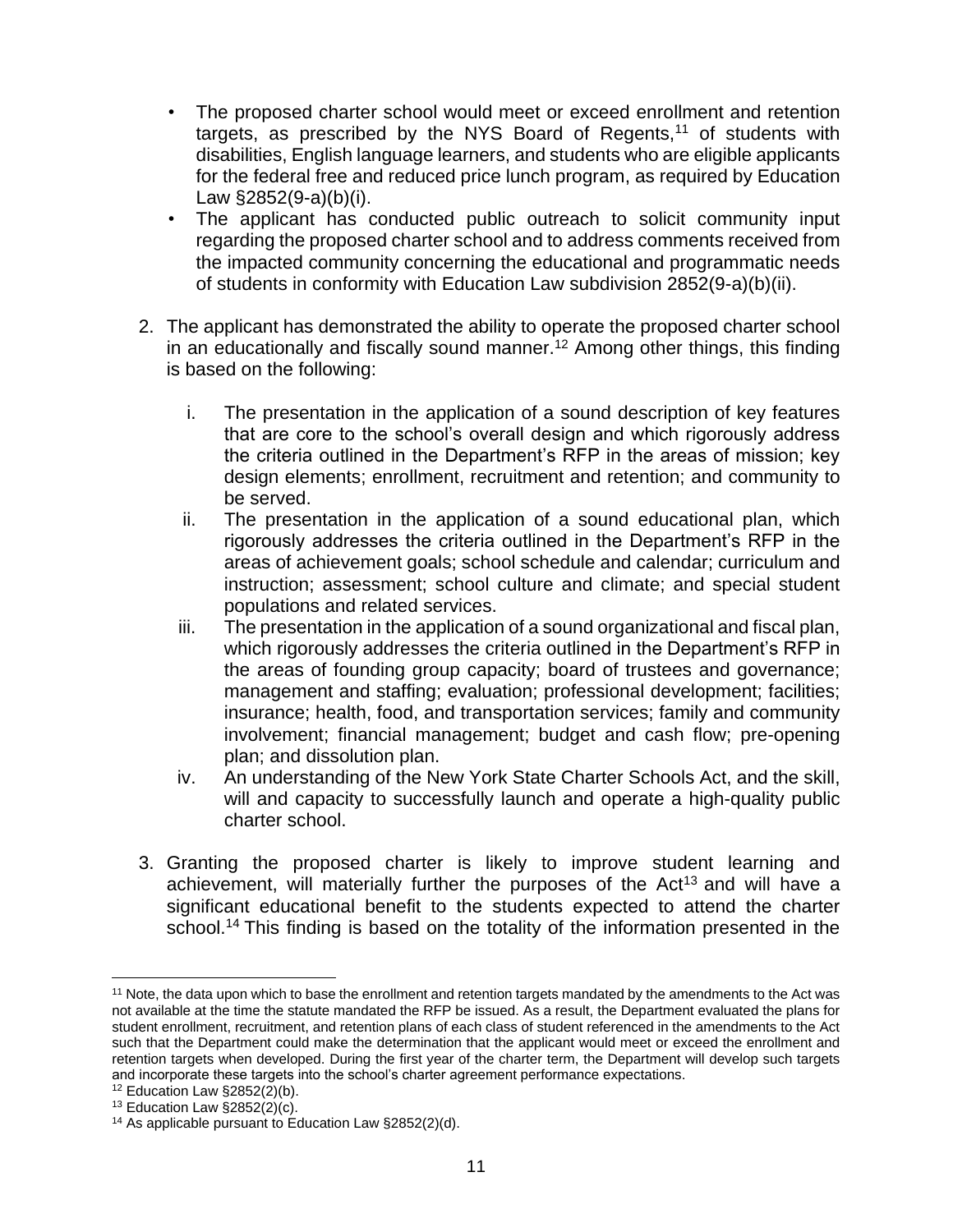application and during the application review process, as summarized in this document.

#### **Recommendation**

Based on the Department's review and findings, the New York State Education Department recommends that the New York State Board of Regents approve the proposal to establish the Citizenship and Science Academy of Rochester Charter School to open in September 2021 in Rochester, New York.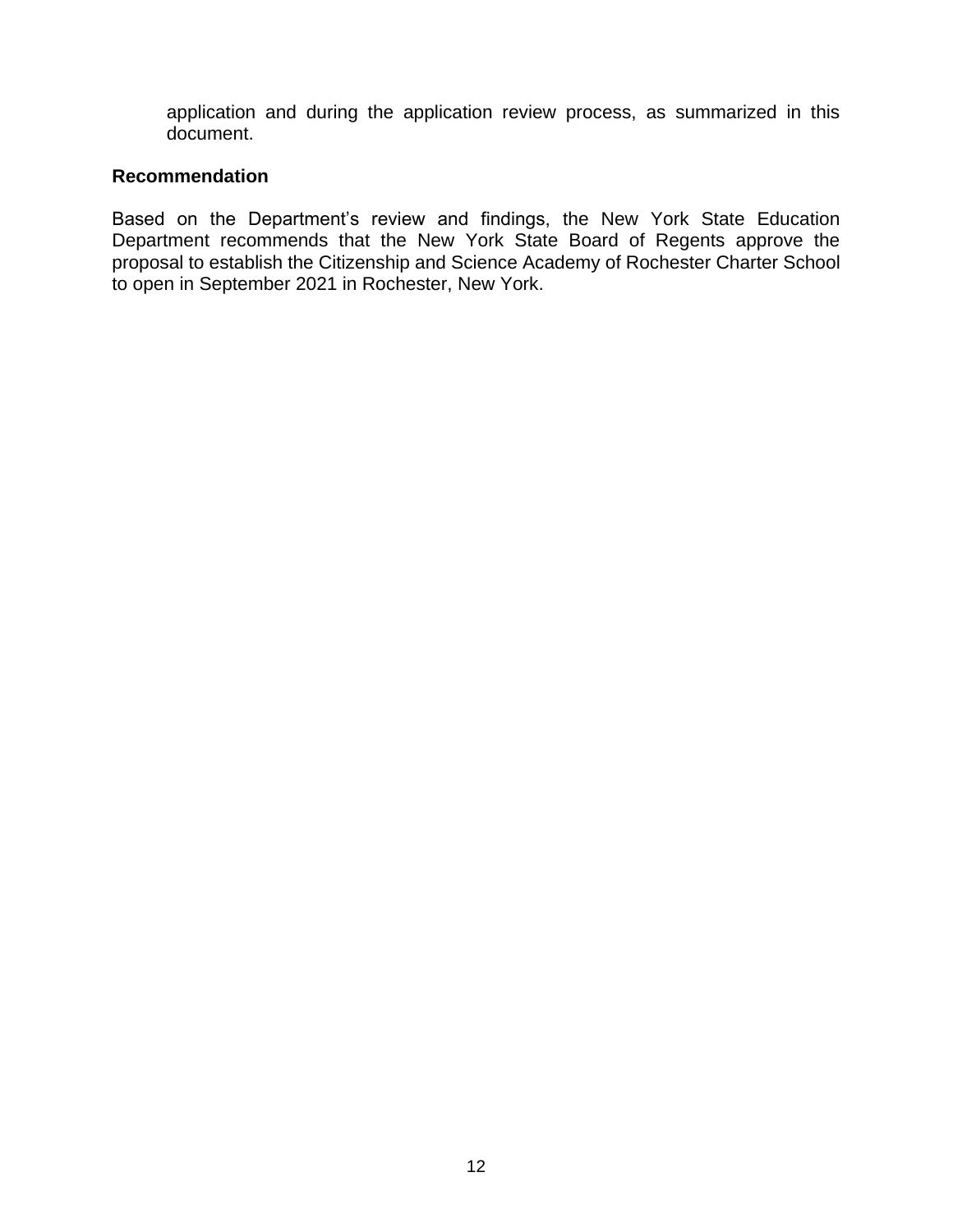#### **Attachment B**

#### **SUMMARY OF 2010-2020 CHARTER SCHOOL APPLICATION CYCLES**

 can be issued in New York State from 200 to 460. The law also designated the Board of competitive Request for Proposal (RFP) processes for applications for the additional 260 2012, and 2013 and left the timetable for the release of RFPs in subsequent years to be determined by the Board of Regents and SUNY. The 2015 legislative amendment allowed reissued by SUNY or the Board of Regents through an application process, and all of those charters have been expended. Chapter 20 of the Laws of 2015 imposed a limit of 50 new charters in New York City. There are currently no charters available in New York City, and 95 charters remain available for issuance outside of New York City. A Charter Chapter 101 of the Laws of 2010 increased the cap on the number of charters that Regents and the Board of Trustees of the State University of New York (SUNY) as the authorizers for the additional 260 charters (130 charters to be issued by each, with no more than 57 in New York City) and required that the two chartering entities create charters. The law dictated the timetable for the RFPs that were issued in 2010, 2011, 22 charters that had been surrendered, revoked, terminated, or not renewed to be [School Fact Sheet](http://www.p12.nysed.gov/psc/facts/csfacts.html) (http://www.p12.nysed.gov/psc/facts/csfacts.html) outlining the number of charters issued and those currently remaining as of August 2020 can be found on the Charter School Office's website.

| <b>Regents</b><br><b>RFP Cycle</b> | <b>Letters of</b><br><b>Intent</b><br><b>Submitted</b> | <b>Full Applications Submitted</b>                                                                                                         | <b>Charters Issued By</b><br><b>BOR</b><br>(# in NYC) $15$ |
|------------------------------------|--------------------------------------------------------|--------------------------------------------------------------------------------------------------------------------------------------------|------------------------------------------------------------|
| 2010                               | 39                                                     | 35 prospectuses were<br>submitted; 16 applicants were<br>invited to submit full<br>applications;<br>15 full applications were<br>submitted | Regents: 7(5)                                              |
| 2011                               | 100                                                    | 80 prospectuses were<br>submitted; 37 applicants were<br>invited to submit full<br>applications;<br>36 full applications were<br>submitted | Regents: 9(7)                                              |
| 2012 Round                         | 30                                                     | 20 applicants were invited to<br>submit full applications;<br>14 full applications were<br>submitted                                       | Regents: 3(3)                                              |

The following table summarizes the results of the Board of Regents' RFP cycles:

<sup>&</sup>lt;sup>15</sup> The 2015 legislative amendments to the Charter Schools Act takes the cap remaining under the 2007 and 2010 legislation (159) and provides for the reissuance of 22 charters, for a total of 181 charters to be used by either the Regents or SUNY. Chapter 20 of the Laws of 2015 imposed a limit of 50 new charters in New York City.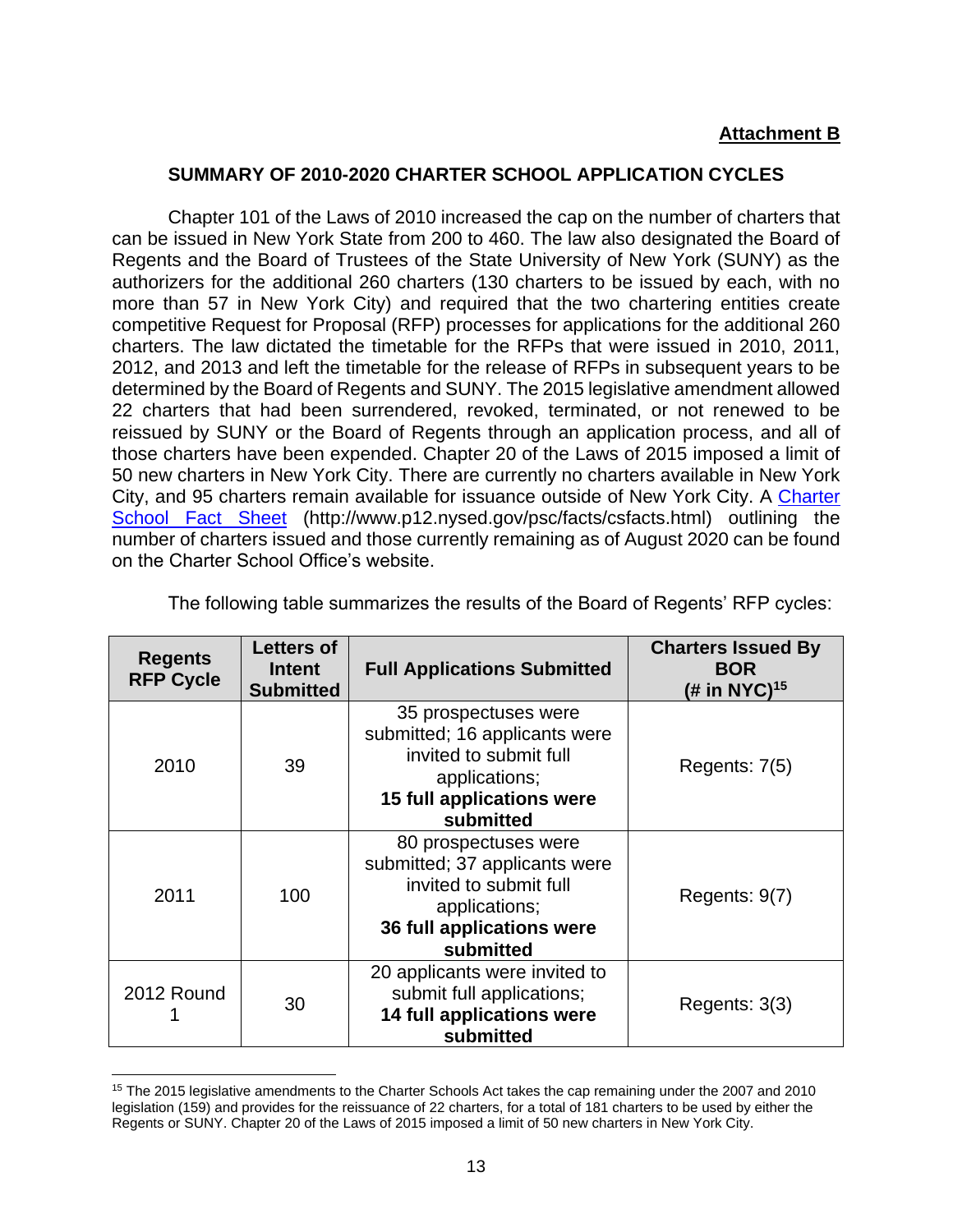| <b>Regents</b><br><b>RFP Cycle</b>         | <b>Letters of</b><br><b>Intent</b><br><b>Submitted</b> | <b>Full Applications Submitted</b>                                                                                                              | <b>Charters Issued By</b><br><b>BOR</b><br>(# in NYC) <sup>15</sup> |
|--------------------------------------------|--------------------------------------------------------|-------------------------------------------------------------------------------------------------------------------------------------------------|---------------------------------------------------------------------|
| 2012 Round<br>2                            | 54                                                     | 37 applicants were invited to<br>submit full applications;<br>25 full applications were<br>submitted                                            | Regents: 10(8)                                                      |
| 2012 Round<br>3                            | 24                                                     | 24 applicants were invited to<br>submit full applications;<br>12 full applications were<br>submitted                                            | Regents: $0(0)$                                                     |
| 2013                                       | 99                                                     | 60 applicants were invited to<br>submit full applications;<br>55 full applications were<br>submitted                                            | Regents: $8(6)$                                                     |
| 2014<br>Round 1                            | 31                                                     | 15 applicants were invited to<br>submit full applications in either<br>Round 1 or Round 2;<br>11 full applications were<br>submitted for review | Regents: 2(1)                                                       |
| 2014<br>Round 2                            | 51                                                     | 18 applicants were invited to<br>submit full applications<br>15 full applications were<br>submitted for review                                  | Regents: 3(3)                                                       |
| 2015<br>Round 1                            | 38                                                     | 15 applicants were invited to<br>submit full applications<br>15 full applications were<br>submitted for review                                  | Regents: $0(0)$                                                     |
| 2015 Round<br>2                            | 51                                                     | 17 applicants were invited to<br>submit full applications<br>11 full applications were<br>submitted for review                                  | Regents: 3(2)                                                       |
| 2015<br>Round 3                            | N/A                                                    | Letters of Intent Waived<br>15 full applications were<br>submitted for review                                                                   | Regents: 1(1)                                                       |
| 2016<br>Round 1<br>(June)                  | 11                                                     | 11 applicants were invited to<br>submit full applications<br>11 full applications were<br>submitted for review                                  | Regents: $3(2)$                                                     |
| 2016<br>Round 2<br>(November)              | 25                                                     | 15 applicants were invited to<br>submit full applications<br>14 full applications were<br>submitted for review                                  | Regents: 3(2)                                                       |
| 2016<br>Round 2<br>Continued<br>(December) | 25                                                     | 15 applicants were invited to<br>submit full applications<br>14 full applications were<br>submitted for review                                  | Regents: 1(0)                                                       |